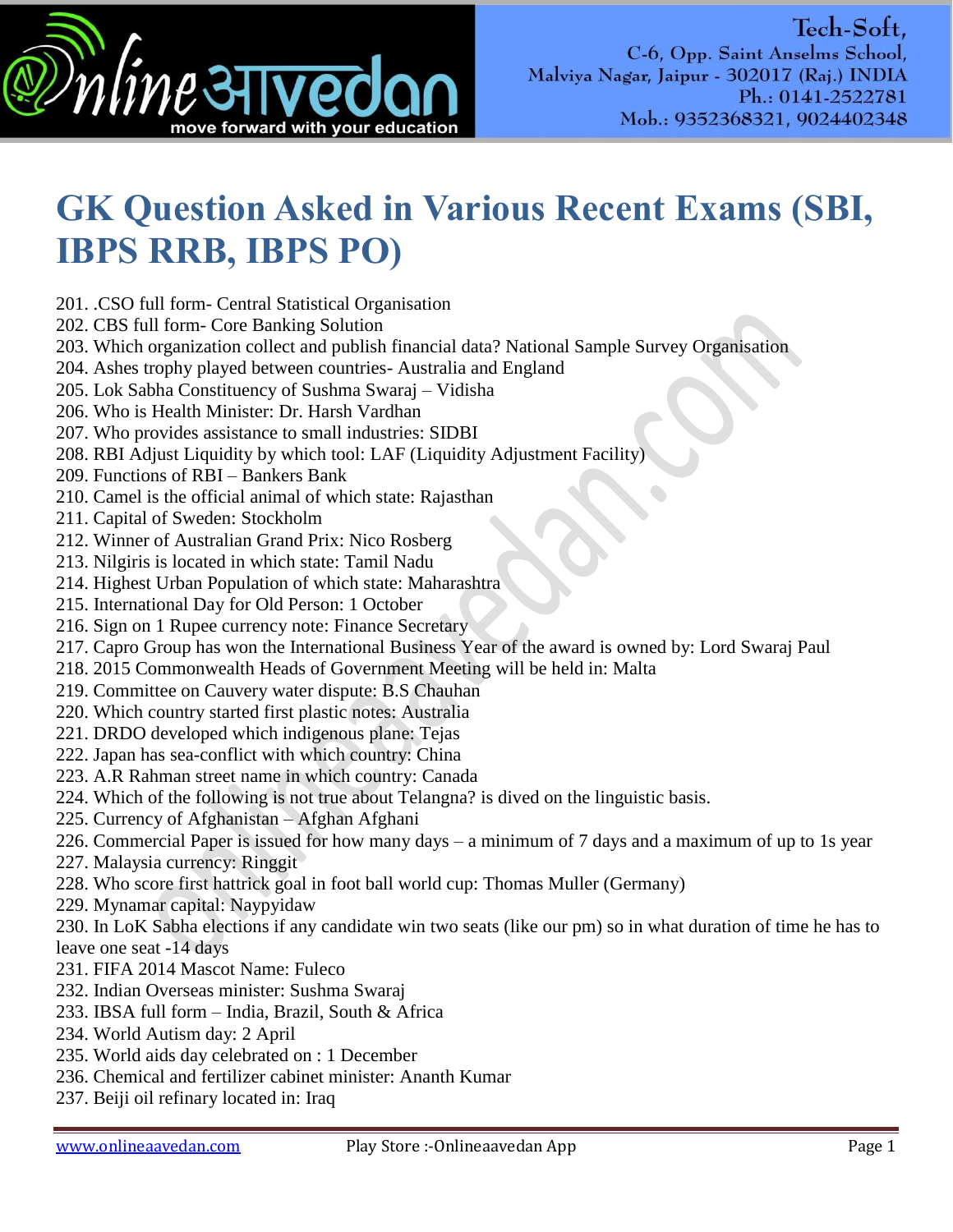

Tech-Soft, C-6, Opp. Saint Anselms School, Malviya Nagar, Jaipur - 302017 (Raj.) INDIA Ph.: 0141-2522781 Mob.: 9352368321, 9024402348

- 238. PC stands for: Personal Computer 239. Flipkart acquire which online shop: [Myntra.com](http://l.facebook.com/l.php?u=http%3A%2F%2FMyntra.com%2F&h=lAQHamlYs&enc=AZOQ1XeuCr34TeFdzOmE-PZjn2Y4kbJWQrm-clbBNYXTW3lLSgqVvwc-89gh4AGxSh2SBNTfIgWsQ8EVLuCeysC5AbmBFl5Y-QVvxNph0Ld4vY33vA3ApsEZmCFnCn_IAyea5m78Uv3c9E9sIqpJFm1r&s=1)
- 240. Currency of Italy: Euro
- 241. Head of SIT Committee: MB Shah
- 242. Capital of Brazil –Brasilia
- 243. Casual vacancy written by: J K Rowling
- 244. Iraq currency: Dinar
- 245. Who regulate Monetary policy: RBI
- 246. Budget in which article: Article:112
- 247. How many languages in Indian currency  $-17$
- 248. Full form of ASCII American Standard Code for Information Interchange
- 249. Kanyakumari formerly known as Cape Comorin
- 250. York University, Canada gave award to Ratan Tata
- 251. Nevia first plant in India Sanand, Gujarat
- 252. Who win 3 medals in ISSF world cup in Munich Jitu Rai
- 253. Who is Richest Player in FIFA: Cristiano Ronaldo
- 254. OPEC has how much % of total oil 81%
- 255. Country having least global peace index Syria
- 256. Tata group joined which airlines: Air Asia
- 257. Commercial papers issued in what multiples: Rs.5 lakh
- 258. Recently Navaratna status given to: National Building Construction Corporation & Engineers India Ltd
- 259. Azlan Shah who died recently is a: Hockey Player
- 260. Indian currency notes bear a signature of: RBI Governor
- 261. World economic forum held in: Abuja (Nigeria)
- 262. Headquarter of Infosys: Bangalore
- 263. Best ranked IIT among BRICS top universities 2014: IIT Delhi
- 264. Salarjung museum located in which state: Hyderabad, Telangana
- 265. RIL & Network 18 Deal(in crores)- 4000 Crores
- 266. Sahara the untold story Written by?-Tamal Bandyopadhyay
- 267. Amul set up Dairy worth 200 cr at which city?- Varansi
- 268. Chinese Currency? YUAN
- 269. Sachin Tendulkar coins were sponsored by which company? EAST INDIA
- a. COMPANY
- 270. Human rights day is observed on which day-DEC 10
- 271. Who is the current road, transport, highways and shipping? NITIN GADKARI
- 272. ECB stands for ? EXTERNAL COMMERCIAL BORROWINGS
- 273. WIMBLEDON championship is related to which game ? LAWN TENNIS
- 274. Who is the current SBI chairman? ARUNDATI BHATTACHARYA
- 275. Regulatory authorities of Cooperative banks & RRB's?- NABARD
- 276. A Scheme named Rajiv Gandhi Scheme for Empowerment of Adolescent Girls also known as ?- SABLA
- 277. Recipient of 49th Jananpeeth Award Kedar Nath Singh
- 278. Amul related to what ? white revolution
- 279. FIBA is related with Which sport ?- Basketball
- 280. Recently in which state Solar thermal power plant installed Rajasthan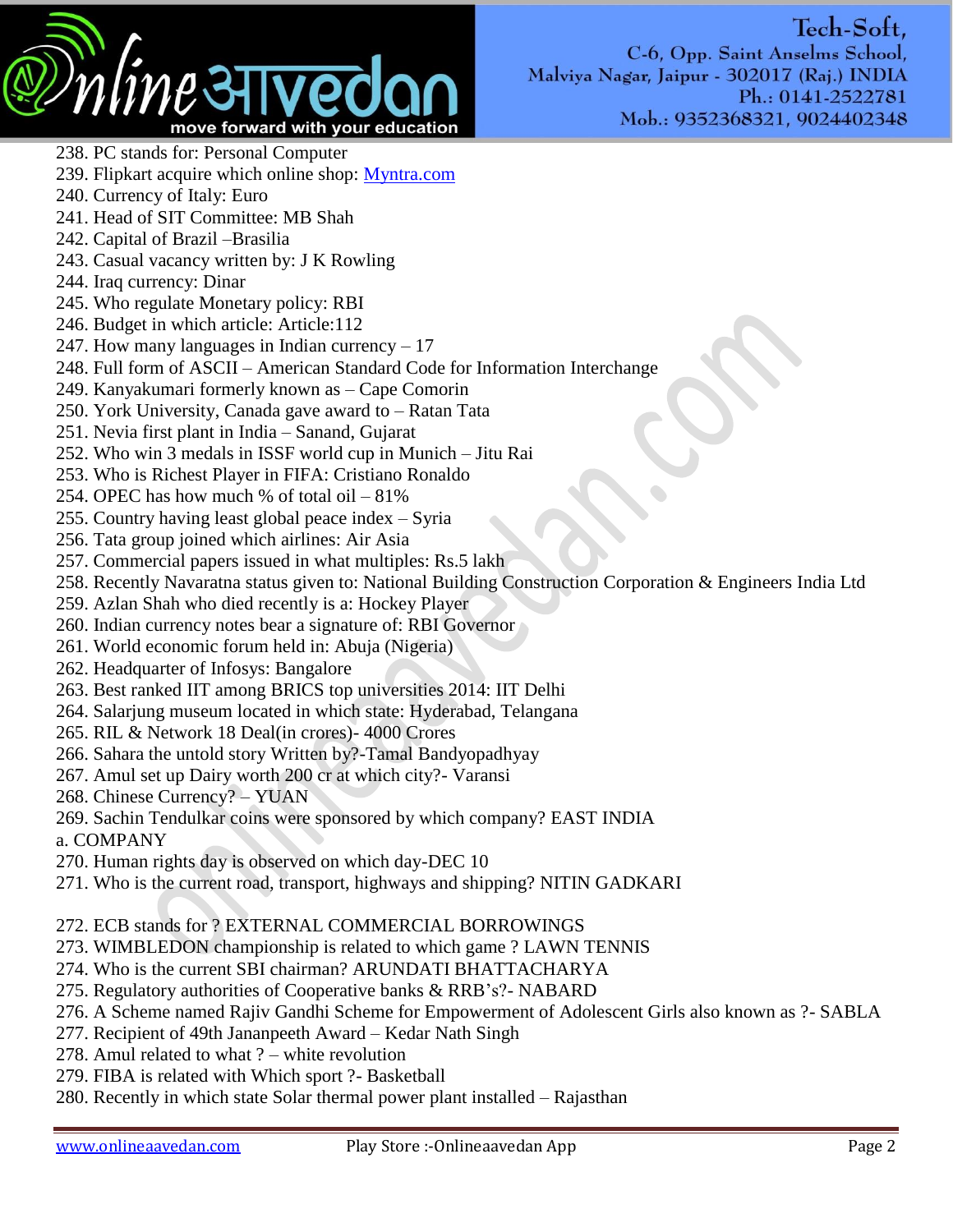

- 281. Which card is issued by NPCI?-RuPay Card
- 282. Which south east organisation has 10 members?-ASEAN
- 283. ARMY FLAG DAY- 7 December
- 284. In shop transaction is done by which machine: POS
- 285. Water resource minister Uma Bharti
- 286. Dadasaheb Phalke Academy Award for Best Singer (Female): Sunidhi Chauhan
- 287. Which award is given to Leander Paes, Ruskin bond- Padma Bhushan award
- 288. Vijay hazare trophy is related to which sport? CRICKET
- 289. Night blindness is due to deficiency of which disease- Vitamin A
- 290. Full form of NVRAM- Non Volatile Random Acess Memory
- 291. Which of the following activities is not done by RBI?- trading in commodities
- 292. Currency of Kuwait-Kuwaiti Dinar
- 293. Capital of Bhutan-Thimphu
- 294. Recently Hindustan Motor car plant shut down: Uttarpara plant in West Bengal
- 295. Book my journey transforming into dreams: Former President APJ Abdul Kalam
- 296. Highest rural population state as per Census 2011 Uttar Pradesh
- 297. Reliance company lady head name- Neeta Ambani
- 298. Full form CAG-Comptroller and Auditor General
- 299. Which of the following is not an indirect tax- 10% surcharge on income
- 300. Who directed the silent film raja Harish Chandra: Dadasaheb Phalke
- 301. According to Census 2011 highest sex ratio for which state: Kerala
- 302. Repo rate: 8%
- 303. CRR 4%
- 304. Number of directors in RBI 4 deputy directors
- 305. Satish Shivlingam realeted to which: Weightlifting
- 306. Who is Nripendra Mishra: Principal Sec. to PM
- 307. Defence minister: Arun Jaitely
- 308. Home minister: Rajnath Singh
- 309. PMGSY Established by-2002
- 310. IAY–Allocate financial assistance
- 311. Budget Allocate for Pradhan Mantri Krishi Sichayin Yojana Rs. 1000 cr
- 312. Young India book author…MK GANDHI
- 313. MGNERGA Act launched in: 2005
- 314. National Pension System (NPS) launched in 2004
- 315. Capital of ITALY- Rome
- 316. Rashtriya Swasthya Bima Yojana (RSBY) launched by : Ministry of Labour and Employment
- 317. Commonwealth total medal of India 64
- 318. WTO member -160
- 319. Official director of RBI Raghuram Rajan
- 320. Van Bandhu Kalyan Yojana has allocated Rs.100 crore
- 321. Monetary policy published and controlled by RBI
- 322. On Advances taking as loan —pre- shipment loan
- 323. Tibor full form Tokyo Interbank Offered Rate
- 324. How much interest paid by RBI on deposit of CRR? Zero
- 325. RBI proposed for 5th deputy governor by post Chief Operating Officer